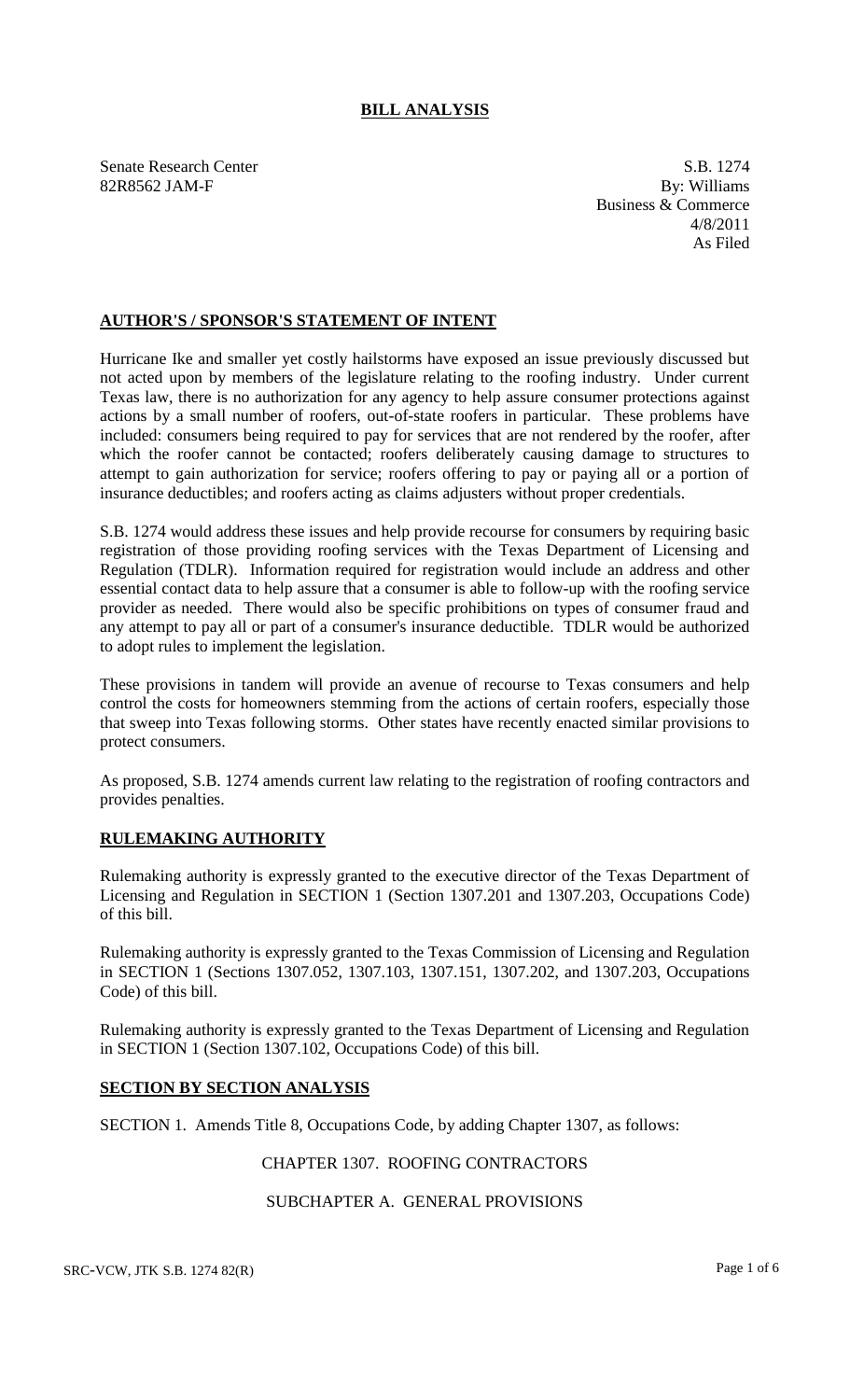Sec. 1307.001. SHORT TITLE. Authorizes this chapter to be cited as the Roofing Contractor Registration Act.

Sec. 1307.002. DEFINITIONS. Defines "certificate," "commission," "department," "executive director," "roofing contractor," and "roofing services."

Sec. 1307.003. EXEMPTIONS. Provides that this chapter does not apply to:

(1) an actual owner of residential or farm property who physically performs or has employees perform roofing services on the owner's dwelling or on another structure located on the person's residential or farm property;

(2) an authorized employee or representative of the United States government, this state, or any county, municipality, or other political subdivision of this state;

(3) a person who furnishes any fabricated or finished product, material, or article of merchandise that is not incorporated into or attached to real property by the person; or

(4) an employee of a roofing contractor who holds a certificate issued under this chapter.

Sec. 1307.004. CONSTRUCTION OF CHAPTER. Requires that this chapter be construed to be in addition to any required licensure of persons in this state, and prohibits this chapter from being construed as conflicting with or affecting the authority of any state or local agency, board, or department that administers or enforces any law or ordinance or that establishes, administers, or enforces a policy, rule, qualification, or standard for a trade or profession.

[Reserves Sections 1307.005-1307.050 for expansion.]

SUBCHAPTER B. POWERS AND DUTIES OF DEPARTMENT AND COMMISSION

Sec. 1307.051. GENERAL POWERS AND DUTIES. Authorizes the Texas Department of Licensing and Regulation (TDLR), the executive director of TDLR (executive director), or the Texas Commission of Licensing and Regulation (TCLR), as appropriate, to take action as necessary to administer and enforce this chapter.

Sec. 1307.052. RULES. Requires TCLR to adopt rules for registering roofing contractors and standards of conduct for registrants under this chapter.

Sec. 1307.053. FEES. Requires TCLR to establish and collect reasonable and necessary fees in amounts sufficient to cover the costs of administering this chapter.

Sec. 1307.054. CRIMINAL HISTORY BACKGROUND CHECK. Authorizes TDLR to obtain criminal history record information under Subchapter F (Criminal History Record Information), Chapter 411, Government Code, for an applicant for a certificate under this chapter.

Sec. 1307.055. VERIFICATION. Requires TDLR, on request, to verify a roofing contractor registration number to a city, county, or other government enforcement official. Requires TDLR to establish a verification system for certificates maintained by TDLR.

[Reserves Sections 1307.056-1307.100 for expansion.]

#### SUBCHAPTER C. REGISTRATION REQUIREMENTS

SRC-VCW, JTK S.B. 1274 82(R) Page 2 of 6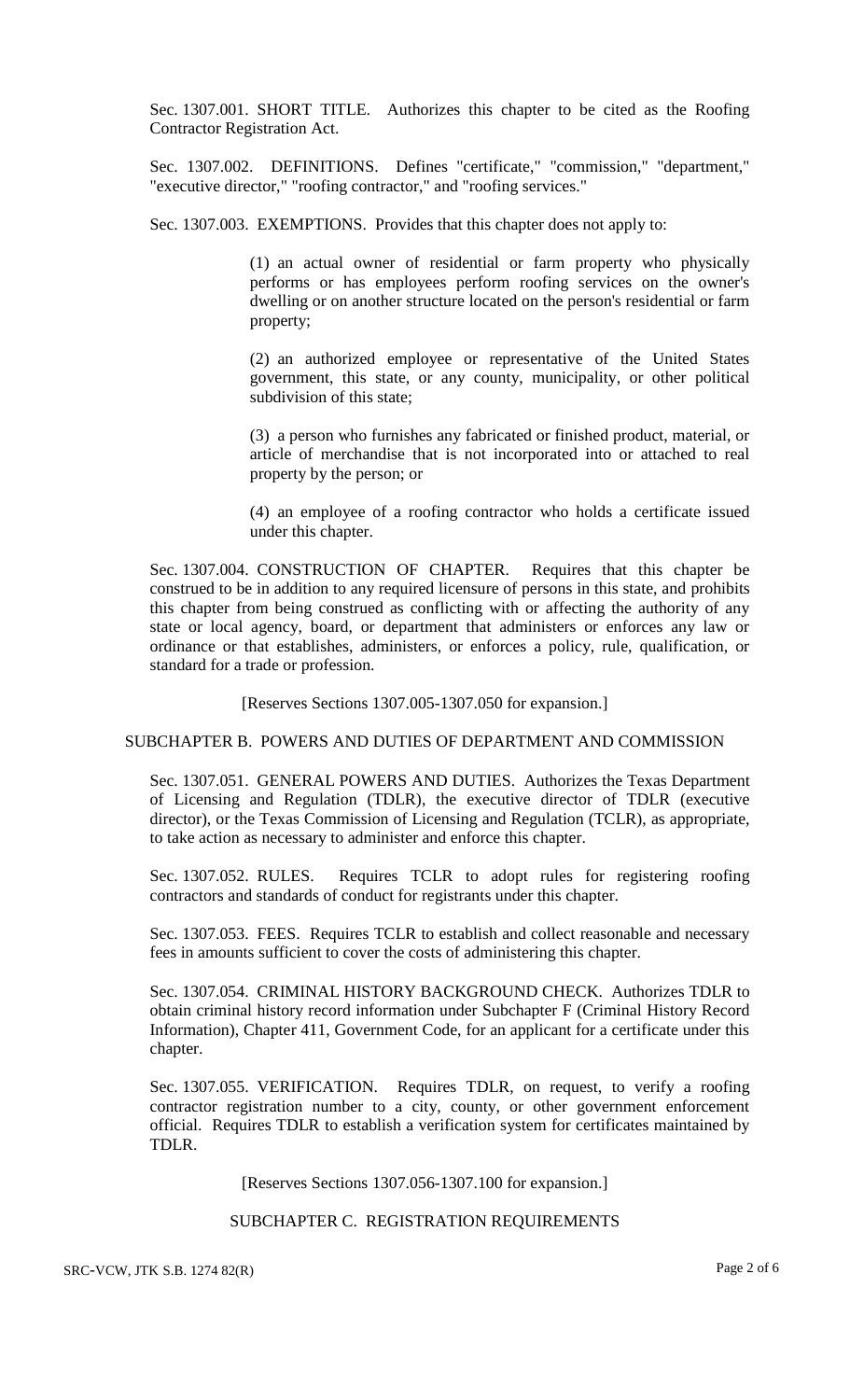Sec. 1307.101. REGISTRATION REQUIRED. (a) Prohibits a person, except as provided by Section 1307.003, from performing or offering to perform roofing services unless the person holds a certificate issued under this chapter.

(b) Provides that a certificate is valid only with respect to the person or company named on the certificate, and authorizes the registrant to operate one roofing contractor business for each certificate.

Sec. 1307.102. APPLICATION; ELIGIBILITY. Requires an applicant for a certificate under this chapter to:

(1) submit to TDLR a completed application on a form prescribed by the executive director;

(2) submit to TDLR any other information required by the executive director or by rule;

(3) demonstrate the applicant's honesty, trustworthiness, and integrity;

(4) submit sufficient information and an authorization for TDLR to obtain criminal history record information;

(5) submit proof of general liability insurance in an amount not less than \$300,000;

(6) unless the applicant has elected not to obtain workers' compensation coverage, as provided by Subchapter A (Coverage Election; Security Procedures), Chapter 406, Labor Code, and provided notice under Section 406.004 (Employer Notice to Division), Labor Code, submit proof that the applicant maintains workers' compensation coverage for the contractor's employees through an insurance company authorized by the Texas Department of Insurance to engage in the business of insurance in this state or through self-insurance; and

(7) pay any required application fee.

Sec. 1307.103. REGISTRATION RENEWAL. (a) Provides that a certificate issued under this chapter is valid for one year. Authorizes TDLR to adopt a system under which certificates expire at different times during the year.

(b) Requires TCLR by rule to adopt requirements to renew a certificate issued under this chapter.

[Reserves Sections 1307.104-1307.150 for expansion.]

#### SUBCHAPTER D. PRACTICE BY CERTIFICATE HOLDER

Sec. 1307.151. DISPLAY OF CERTIFICATE INFORMATION. (a) Requires a roofing contractor to display the contractor's business name and the number of the certificate issued by the executive director on each vehicle used by the contractor in providing roofing services.

(b) Requires that the information required to be displayed be printed in letters and numbers that are at least two inches high and in a color that contrasts with the color of the background surface, and permanently affixed in conspicuous places on both sides of the vehicle.

(c) Authorizes TCLR to develop rules for the display of the certificate number on contracts and other documents used to solicit and conduct roofing services in this state.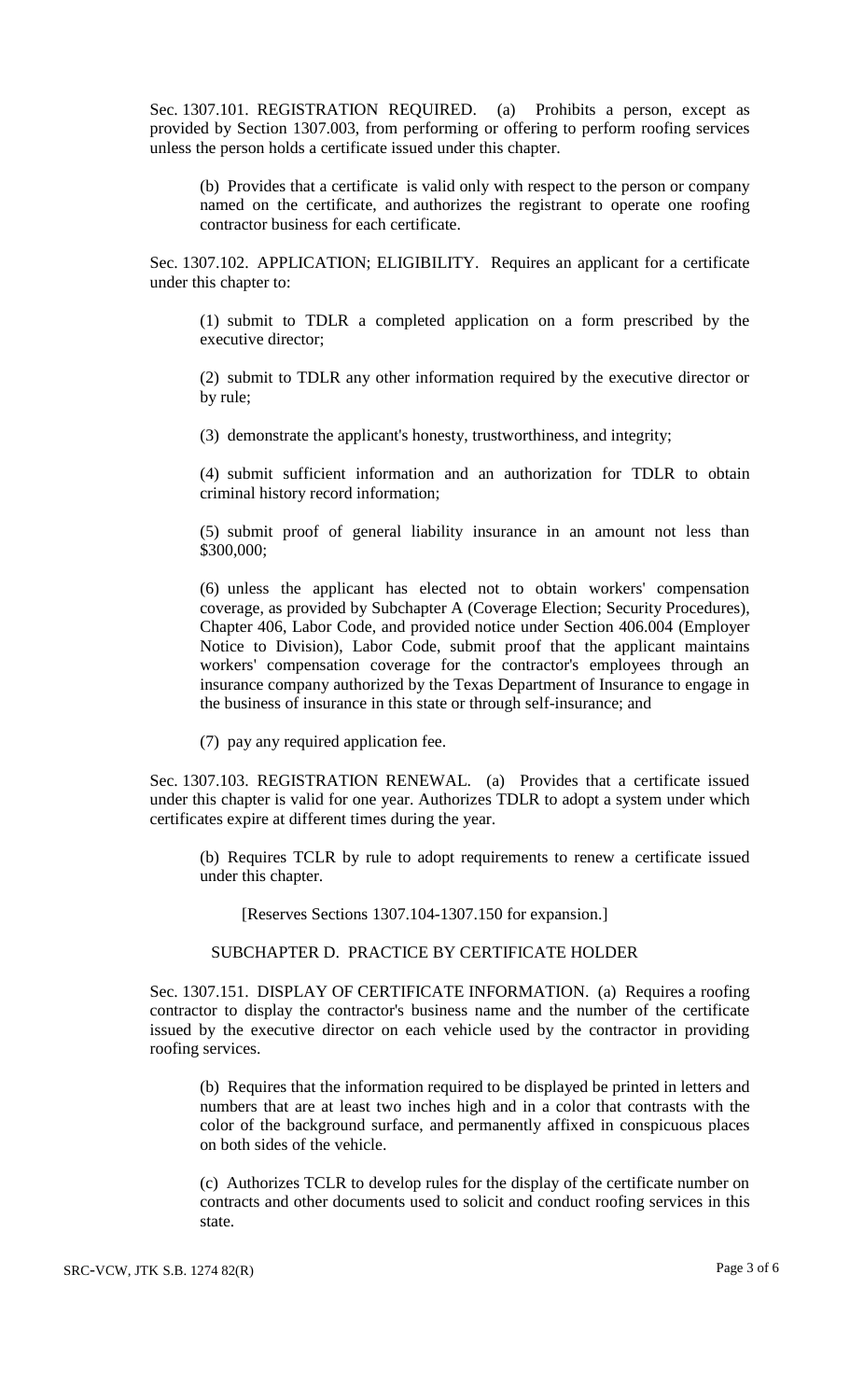Sec. 1307.152. USE OF CERTIFICATE. (a) Provides that a roofing contractor's certificate number:

> (1) is required to be valid and in good standing at the time of soliciting a project and during subsequent job performance;

> (2) is required to be provided when applying for a permit issued by the state or any political subdivision of the state for commercial or residential roofing services or projects; and

> (3) is prohibited from being shared or used by any other individual or business entity, except that a business entity or other group may be granted a single roofing registration certificate number for use by designated roofing contractors acting as agents for the business entity if the application for registration contains sufficient information on each member, partner, officer, and agent of the entity, and TDLR issued a single certificate number to those persons as a single business entity.

(b) Requires the contractor, at the time of any change to the name, address, business entity, or legal service agent of a roofing contractor, to notify TDLR.

Sec. 1307.153. COMPLIANCE WITH PERMIT REQUIREMENTS. Requires a roofing contractor to comply with state laws and local ordinances and regulations relating to standards and permits for roofing services and projects.

Sec. 1307.154. OBTAINING A CERTIFICATE UNDER ANOTHER NAME PROHIBITED. (a) Prohibits a person from attempting to obtain a certificate under any other name during any period during which the person's roofing contractor registration is suspended or revoked.

(b) Provides that Subsection (a) applies to any member, partner, officer, or agent of a business entity or other group whose certificate is suspended or revoked.

Sec. 1307.155. INSURANCE CLAIMS FOR RESIDENTIAL ROOFING GOODS AND SERVICES; PAYMENT OR REBATE OF INSURANCE DEDUCTIBLE. Prohibits a registered roofing contractor providing residential roofing services to be paid by an insured from the proceeds of a property or casualty insurance policy from advertising or promising to pay or rebate all or part of any applicable insurance deductible.

[Reserves Sections 1307.156-1307.200 for expansion.]

#### SUBCHAPTER E. ENFORCEMENT

Sec. 1307.201. DENIAL OF LICENSE; ADMINISTRATIVE SANCTIONS. Authorizes TDLR to deny an application for a certificate or impose an administrative sanction under Section 51.353 if the applicant or, if the applicant is not an individual, a partner, principal, officer, or general manager of the applicant has:

> (1) before the date of the application, a criminal conviction or has pleaded guilty or no contest to an offense for a felony, or a misdemeanor punishable by confinement in jail or by a fine in an amount that exceeds \$500;

> (2) violated this chapter or a rule or order of TCLR or the executive director, including an order for sanctions or administrative penalties; or

> (3) knowingly submitted false or incomplete information on the application.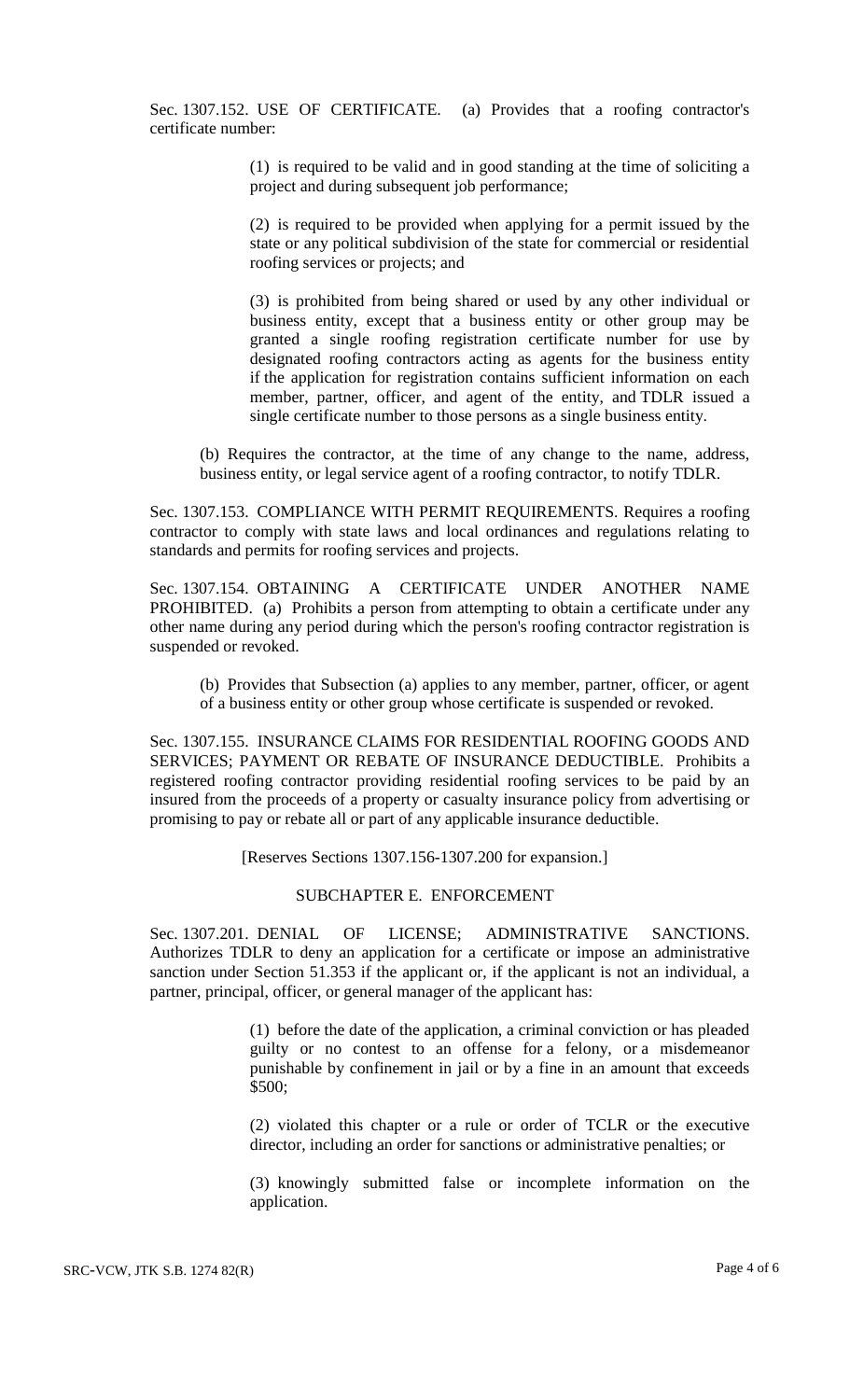Sec. 1307.202. INVESTIGATION OF COMPLAINTS. (a) Requires TDLR to investigate any complaint filed with TDLR alleging that a person has:

(1) violated this chapter or a rule adopted under this chapter;

(2) abandoned a roofing contract without legal excuse after a deposit of money or other consideration has been paid;

(3) misused money or property entrusted to a roofing contractor;

(4) engaged in any fraudulent or deceptive act or practice or misrepresentation as a roofing contractor;

(5) made a false or misleading statement in an application for a certificate or certificate renewal;

(6) been convicted of an offense that prohibits the person from registering as a roofing contractor or affects the ability of the person to act as a roofing contractor;

(7) performed roofing services without a valid certificate under this chapter; or

(8) performed roofing services without obtaining a permit required by a state or local authority.

(b) Requires that a complaint be filed in a manner prescribed by TDLR.

Sec. 1307.203. ADMINISTRATIVE PENALTY. (a) Authorizes TCLR or executive director to impose an administrative penalty on a person under Subchapter F (Administrative Penalty), Chapter 51, regardless of whether the person holds a certificate under this chapter, if the person violates this chapter or a rule adopted under this chapter, or a rule or order of the executive director or commission.

(b) Prohibits an administrative penalty from being imposed unless the person charged with a violation is provided the opportunity for a hearing.

Sec. 1307.204. CEASE AND DESIST ORDER; INJUNCTION; CIVIL PENALTY. (a) Authorizes the executive director to issue a cease and desist order as necessary to enforce this chapter if the executive director determines that the action is necessary to prevent a violation of this chapter and to protect public health and safety.

(b) Authorizes the attorney general or executive director to institute an action for an injunction or a civil penalty under this chapter as provided by Section 51.352 (Injunctive Relief; Civil Penalty).

Sec. 1307.205. SANCTIONS. Authorizes TDLR to impose sanctions as provided by Section 51.353 (License Denial; Administrative Sanctions).

Sec. 1307.206. CRIMINAL PENALTY. (a) Provides that a person commits an offense if the person violates the registration requirements of this chapter, or performs roofing services without a certificate required by this chapter.

(b) Provides that an offense under this section is a Class C misdemeanor.

SECTION 2. Requires TCLR and TDLR, as appropriate, not later than March 31, 2012, to adopt rules and forms necessary to implement Chapter 1307, Occupations Code, as added by this Act.

SECTION 3. (a) Effective date, except as provided by Subsection (b) of this section: September 1, 2011.